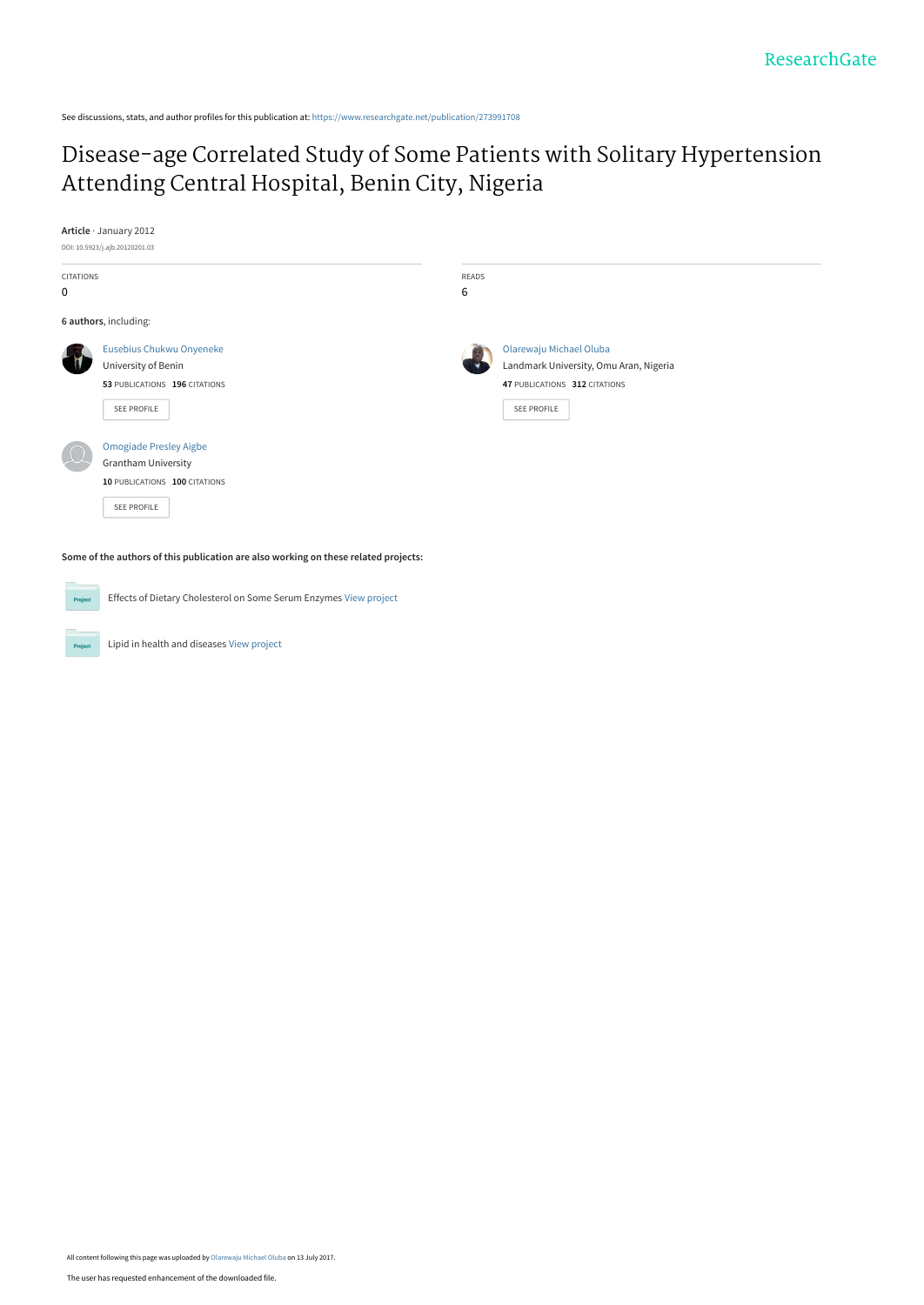# **Disease-age Correlated Study of Some Patients with Solitary Hypertension Attending Central Hospital, Benin City, Nigeria**

**Ao Iyamu1 , Jc Anionye<sup>2</sup> , Ec Onyeneke<sup>3</sup> , Om Oluba4,\*, Om Oyakhire5 , O Aigbe<sup>1</sup>**

<sup>1</sup> Department of Medical Biochemistry, College of Medicine, Ambrose Alli University, Ekpoma, Nigeria<sup>2</sup><br><sup>2</sup> Department of Medical Biochemistry, College of Medicine, University of Benin, **PM B**, 1154 Benin City, N <sup>2</sup>Department of Medical Biochemistry, College of Medicine, University of Benin, P.M.B. 1154,Benin City, Nigeria <sup>3</sup> Department of Biochemistry, Faculty of Life Sciences, P.M.B. 1154, Benin City, Nigeria<br><sup>4</sup> Department of Biochemistry, College of Natural Sciences, Joseph Ave Babalola University, Ikeji, Arakaji, G <sup>4</sup>Department of Biochemistry, College of Natural Sciences, Joseph Ayo Babalola University, Ikeji-Arakeji, Osun State, Nigeria <sup>5</sup>Department of Human Anatomy, University of Portharcourt, Porthacourt, Nigeria

**Abstract** The study was aimed at verifying how oxidative status varies with age of diabetes mellitus (DM) in sufferers with adequate blood sugar control. Forty-one diabetic otherwise healthy (DOH) volunteers and 57 apparently healthy controls were used and plasma levels of two endogenous antioxidant enzymes (Superoxide dismutase, SOD, and catalase, CAT) as well as two markers of oxidative damage (Malondialdehyde, MDA and erythrocyte osmotic fragility, EOF) were determined. Results obtained showed significant decreases in plasma SOD and CAT activities, and significant increases in plasma levels of MDA and EOF as age of disease increases. In addition, there were clear significant differences between the oxidative status of DOH and apparently healthy control subjects of similar chronological (birth) age group. Plasma MDA and EOF as markers of oxidative damage were significantly higher in DOH subjects compared with healthy control subjects of similar age. However, plasma SOD and CAT activities were observed to be significantly lower in DOH subjects compared with healthy control subject of comparable age. It could thus be concluded that diabetes is associated with progressive increase in tissue oxidative damage.

**Keywords** Solitary Hypertension, Reactive Oxygen Species, Disease – Age, Hypertensive Otherwise Healthy

## **1. Introduction**

The imbalance between the generation of reactive oxygen species (ROS) and the counteracting oxidant defenses, called oxidative stress is closely associated with a number of disease conditions particularly those of cardiovascular and metabolic origin. Hypertension, a state of sustained elevation of blood pressure beyond 140/90 mmHg, and its complications have a causal relationship with oxidative stress. The generation of reactive (oxygen or nitrogen) species by various enzymatic and non – enzymatic mechanisms is the cause of this stress situation. The destruction or inactivation of the various antioxidant systems may also yield an unfavorable oxidative status.

Oxidative stress has been defined as excess formation and/or insufficient removal of highly reactive molecules such as reactive oxygen or nitrogen species (ROS or RNS)[1]. The amounts of ROS and RNS in plasma are, in part, dependent on the activities of ROS – generating enzymes and their modulators. Such enzymes include nitric oxide synthase (NOS)[2], NAD(P)H oxidase[3] xanthine oxidase[4], phospholipase  $A_2$  and other enzyme involved in lipid metabolism including lipoxygenase (LOX) and cyclooxygenase (COX) [5]. A novel agent, asymmetric dimethylarginine (ADMA), which inhibits NOS by competing with  $L - arginine$ , the substrate for the enzyme, is found in elevated amounts in hypertension[4].

As the rate of ROS formation increases, the rate of its pathological consequences also increase including vascular remodeling, lipid peroxidation, protein oxidation, etc[6]. Increased vascular ROS itself may induce endothelial NOS uncoupling as a consequence of increased oxidation of tetrahydrobiopterin and inhibition of dimethyl – arginine dimethyl – amino hydrolase (DDAH), the hydrolyzing enzyme of ADMA[7]. ADMA levels positively correlate with age and mean arterial pressure[8]. The activity of NAD(P)H oxidase is also modulated by ADMA. There is evidence that xanthine oxidase, which generates superoxide radical is involved in the pathogenesis of hypertension[4].

Endogenous Nitric oxide (NO) plays an important role in the regulation of blood pressure. This regulatory role is

<sup>\*</sup> Corresponding author:

olubamike2000@yahoo.co.uk (Om Oluba)

Published online at http://journal.sapub.org/ajb

Copyright © 2012 Scientific & Academic Publishing. All Rights Reserved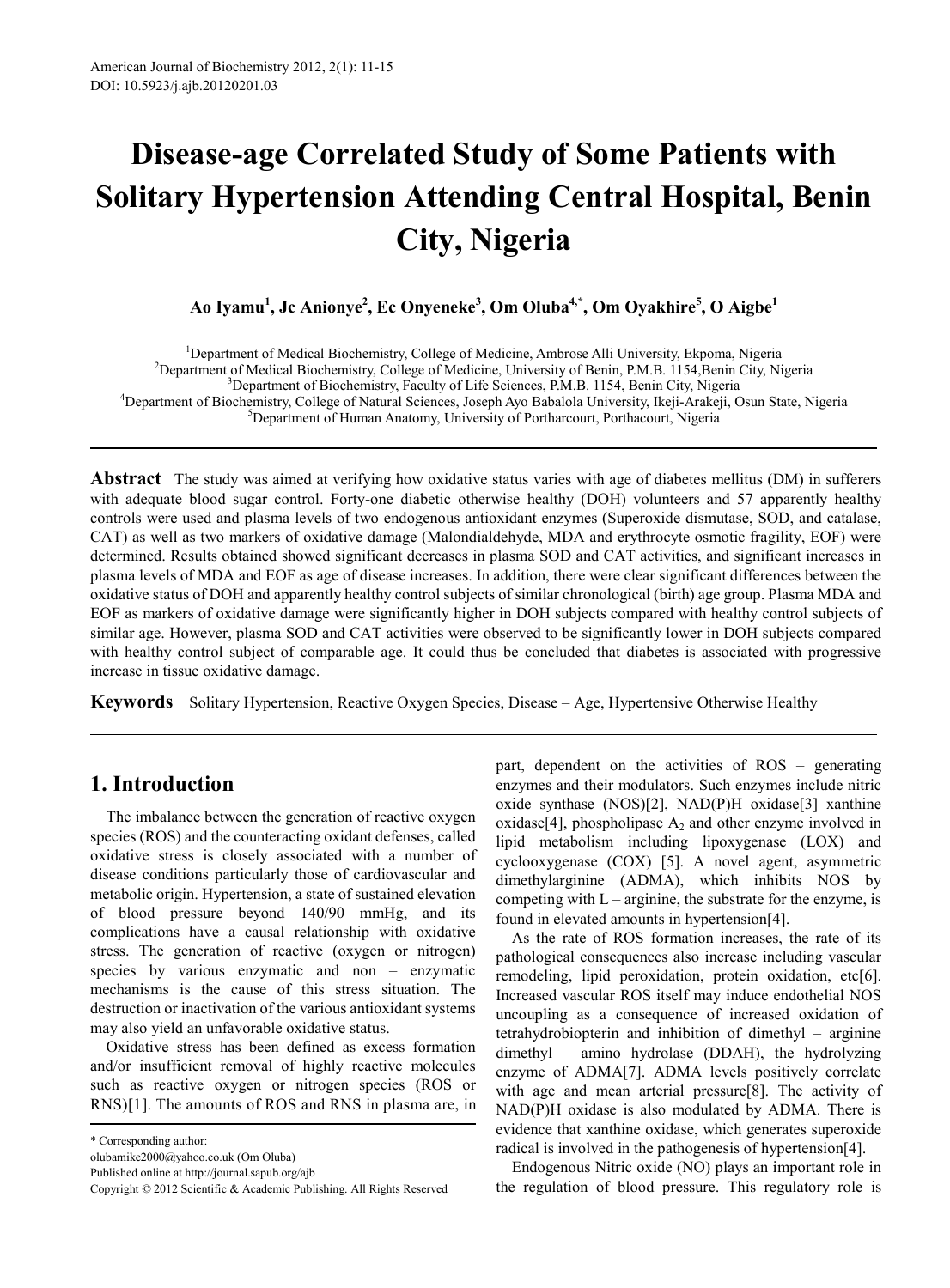evident in the hypertension that occurs when the endogenous production of NO is prevented by blockade of NOS, the enzyme that produces NO. Nitric oxide (NO) of endothelial origin, normally maintains vascular smooth muscle in a particularly relaxed state. When endogenous NO is eliminated, additional contraction of vascular smooth muscle occurs, resulting in an increase in vascular resistance and elevation of blood pressure[9]. Wei *et al*[10] proposed that "superoxide and other radicals interfere with acetylcholine – induced endothelium – dependent vasodilation, probably because they destroy the endothelium – derived relaxant factor. This relaxant factor was later established to be NO[11].

Gryglewski *et al*[12] observed that the stability of NO was markedly increased by the treatment with superoxide dismutase (SOD). The reaction of NO and  $O_2$ <sup>-</sup> results in the formation of peroxynitrate (ONOO<sup>-</sup>) which is also a vasorelaxant but with a shorter half life and less potency than NO[13,14].Treasure *et al*[15] have reported a deficit in endothelial NO released in several vascular beds in human hypertension. In another study by Moro *et al*[13] it was found that during hypertension there is in the endothelial cells an excess of superoxide radicals  $(O_2)$  that scavenges NO as it is produced.

Several indicators exist for the state of oxidative stress. This may include, among others, levels of endogenous enzymes such as catalase (CAT) and SOD[16]. Malondialdehyde (MDA), a product of lipid peroxidation, is used as an indicator of oxidative stress in cells and tissues[17,18]. Erythrocyte osmotic fragility defines the integrity of cell membranes, a major site of lipid peroxidation and protein oxidation. It thus indicates the stability and functionality of plasma membranes[19]. This study aims to see whether there is any definable pattern in the variation of oxidative status with disease age in sufferers of solitary hypertension with consistently well – controlled blood pressure. This is expected to underpin the importance of tissue oxidation – reduction in hypertension, as distinct from the elevated blood pressure, in the pathogenesis, progression and complication of the disease.

## **2. Materials and Methods**

#### **Reagents**

All chemicals and reagents used are Analar grade and are either products of either BDH Chemical Limited (Poole, England or Randox Laboratories Limited (USA) unless otherwise stated.

#### **Sample Population**

Volunteer Hypertensive patients without any other chronic medical condition ( $n = 56$ ; 23 males and 33 females) and regularly attending the medical out – patient clinic of the Central Hospital were used for this study. The duration of the hypertension in the patient was taken as the "disease age" and the patients' health status was written as HOH meaning "Hypertensive, otherwise healthy". Inclusion Criteria

include: clinically confirmed hypertension (BP≥140/90 mmHg persistently);

Age of hypertension of at least one year; chronological (birth) age of both hypertensive and control volunteers of at least 20 years; and evidence of antihypertensive drug compliance and documented values of regular blood pressure check consistently lower than 140/90 mmHg. Patients were excluded from the study on the following basis: blood transfusion within the last 3 months years; intravenous fluid management in the last 24 hrs, patient`s refusal.

#### **Blood collection**

After consent was obtained from both patient and institution (hospital management) blood samples were obtained from each patient in heparinized bottles and frozen in the refrigerator at 40C before used. A maximum of two freeze / thawing cycles was allowed since three or more cycles modify the oxidative status of the blood[20] and storage increases the levels of the markers of oxidative damage[21]. The plasma was assayed for superoxide dismutase activity, catalase activity and malondialdehyde (MDA) level.

#### **Preparation of Erythrocyte (Blood Tissue) Samples**

The erythrocytes were washed by centrifugation method as described by Tsakiris *et al.*[22]. The samples were introduced into centrifuge test tubes containing 3.0 mls of buffer solution ( $pH = 7.4$ ) of 250 mM Tris (hydroxlmethyl) amino – ethane – HCl (Tris HCl), 140 mM NaCl, 1.0 mM  $MgCl<sub>2</sub>$  and 10 mM glucose. The suspension was centrifuged at 120 g for 10 min to separate the erythrocytes from the liquid phase. After centrifugation, the supernatant was carefully withdrawn with Pasteur pipette and decanted. The sediment constituted harvested erythrocytes. The erythrocytes were re – suspended in the buffer and washed three times by similar centrifugation technique. The erythrocytes were finally suspended in 1ml of this buffer solution.

#### **Estimation of Malondialdehyde (MDA) Level**

The extent of lipid peroxidation was determined spectrophotometrically by thiobarbituric acid reactive substances (TBARS) method as described by Varshney and Kale[23]. Results were expressed in terms of malondialdehyde (MDA) formed per mg protein. MDA, a product of lipid peroxidation (TBARS) under acid conditions forms a pink colored product that has a maximum absorbence at 532 nm.

#### **Determination of Erythrocyte Osmotic Fragility**

Erythrocyte fragility was determined by a slight modification of the blend of the methods of Kraus et al.[24] as modified by Karabulut et al.[25]. In principle erythrocyte membranes undergo lysis when erythrocytes are suspended in a NaCl solution with concentration of NaCl less than the physiological concentration (about 0.8–0.9%). Haemoglobin released when the cells are haemolysed, absorbs maximally at 450 nm. The optical density increased with the amount of cells haemolysed and hence the amount of haemoglobin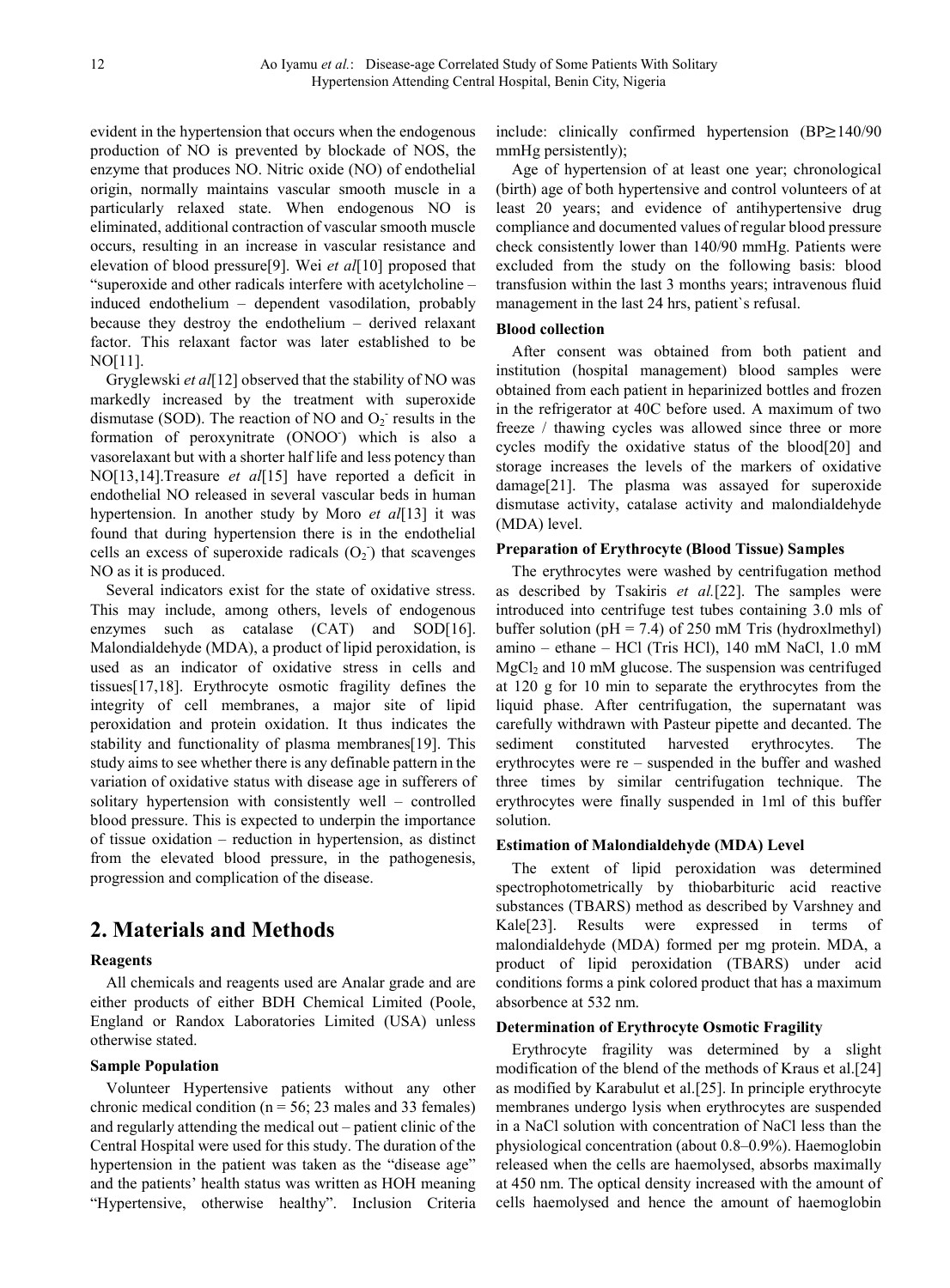released.

#### **Assay of Superoxide Dismutase (SOD, EC. 1.15.1.1)**

SOD activity was determined using adrenaline as a substrate according to the method described by Fridovich[26] and was expressed as enzyme unit/mg protein. One unit of enzyme is defined as the amount required for 50% inhibition of adrenaline auto oxidation.

#### **Determination of Catalase (CAT, EC. 1.11.1.1) activity**

The method of Goth[27] was followed in the determination of serum CAT activity. The procedure is based on the ability of CAT to convert hydrogen peroxide to water and oxygen. Catalase activity (level) is the rate at which it causes the disappearance of the substance (H2O2). Briefly, aliquots of the blood  $(0.5 \text{ ml})$  were added into ice – cold test tubes while the blank contained 0.5 ml distilled water. The reactions were initiated by adding sequentially, at fixed intervals, 5 ml of cold 30 mM of H2O2 and were mixed thoroughly by inversion. After exactly 3 minutes, the reaction was stopped sequentially at the same fixed intervals by rapidly adding 1 ml of 6 M of H2SO4 and was mixed quickly by inversion and of absorbance of 480 nm, read within 30 – 60 seconds. The spectrophotometer standard was prepared by adding 7 ml of 0.01 M potassium permanganate to a mixture of 5.5 ml 0.5 M phosphate buffer, pH 7.0 and 1 ml 6 M H2SO4. The enzyme activity was expressed in terms of "Kat.f" as Ks-1mg-1protein, where K is the first order rate constant.

#### **Protein determination**

Protein was determined by the Biuret method as described by Gornall et al[28] using bovine serum albumin (BSA) as standard.

#### **Statistical Analysis**

The parametric single factor analysis of variance

(ANOVA) was used in testing for significant differences in the indices of oxidative status among the various DOH treatments while student's t-test was used in testing the significant differences between healthy control and DOH subjects. Where significant differences (P<0.05, P<0.01, P<0.001) were detected by ANOVA and student's t-test, the aposterior Duncan Multiple range test was used to locate the source(s) of significant difference(s) among the treatments[29]. All statistical tests were carried out using SPSS version 17.0.

### **3. Results**

Plasma MDA level was significant  $(p<0.001)$  elevated in hypertensive but otherwise healthy (HOH) subjects within the ages of  $11 - 20$  years compared with the levels observed in subjects under 11 years and those above 20 years (Table 1). There was no significant chage in plasma MDA observed in subjects under 11 years and those above 20 years. Blood EOF values were not significantly altered within the three age range grouping in HOH subjects. Similarly, plasma SOD activity was not significantly changed in HOH subjects within the three age groupings. Significantly ( $p<0.05$ ) higher activity was observed in CAT acivity in HOH subjects within 11-20 years old compared to HOH subjects within 0-10 and 21 years and above (Table 1). Table 2 showed a comparative analysis of plasma MDA, EOF, SOD activity and CAT activity between normal control and HOH subjects of comparable age. Plasma MDA showed a significant increase  $(p < 0.001)$  in HOH group comparared to control. Similarly, plasma EOF was significantly higher  $(p < 0.001)$ in HOH group compared with control. Similarly, plasma SOD and CAT activities were significantly lower ( $p \le 0.001$ ) in HOH group compared with control.

| Parameter                         | $1-10$ yrs              | $11 - 20$ yrs            | 21 yrs & above           | P-value  |
|-----------------------------------|-------------------------|--------------------------|--------------------------|----------|
| MDA (nmolmg-1 protein)            | $2.87 \pm 0.16^a$       | $4.77 \pm 0.38^b$        | $3.22 \pm 0.56^{\circ}$  | P < 0.01 |
| EOF $(x100\%$ Haemolysis)         | $0.41 \pm 0.01^a$       | $0.44 \pm 0.01^a$        | $0.44 \pm 0.03^{\circ}$  | P > 0.05 |
| $SOD$ (Umg <sup>-1</sup> protein) | $11.12 \pm 0.12^a$      | $10.83 \pm 0.14^{\circ}$ | $11.04 \pm 0.21^{\circ}$ | P > 0.05 |
| $CAT$ (Umg <sup>-1</sup> protein) | $5.12 \pm 0.17^{\circ}$ | $3.79 \pm 0.09^b$        | $4.17 \pm 0.67^{\rm a}$  | P < 0.05 |

**Table 1.** Age of diabetes otherwise healthy (HOH) volunteers

Note: Similar letters indicate mean that are not significantly different from each other.

P<0.0 - Highly significant

P<0.05 - Significant

P>0.05 - Not significant

HOH-Hypertensive otherwise Healthy

**Table 2.** Comparison of the means of the various indices in HOH and healthy controls of similar chronological (birth) age groups

| Parameter                  | Control         | <b>HOH</b>       | P-value   |
|----------------------------|-----------------|------------------|-----------|
| MDA (nmolmg-1 protein)     | $1.72 \pm 0.08$ | $3.07 \pm 0.16$  | P < 0.001 |
| EOF $(X 100\%$ Haemolysis) | $0.36 \pm 0.01$ | $0.42 \pm 0.01$  | p<0.001   |
| SOD (Umg-1 protein)        | $14.36\pm0.11$  | $11.08 \pm 0.10$ | P < 0.001 |
| CAT (Umg-1protein)         | $6.87\pm0.22$   | $4.90\pm0.16$    | P < 0.001 |

Note: Similar letters indicate mean that are not significantly different from each other.

P < 0.001 - Highly significant

HOH - Hypertensive otherwise Healthy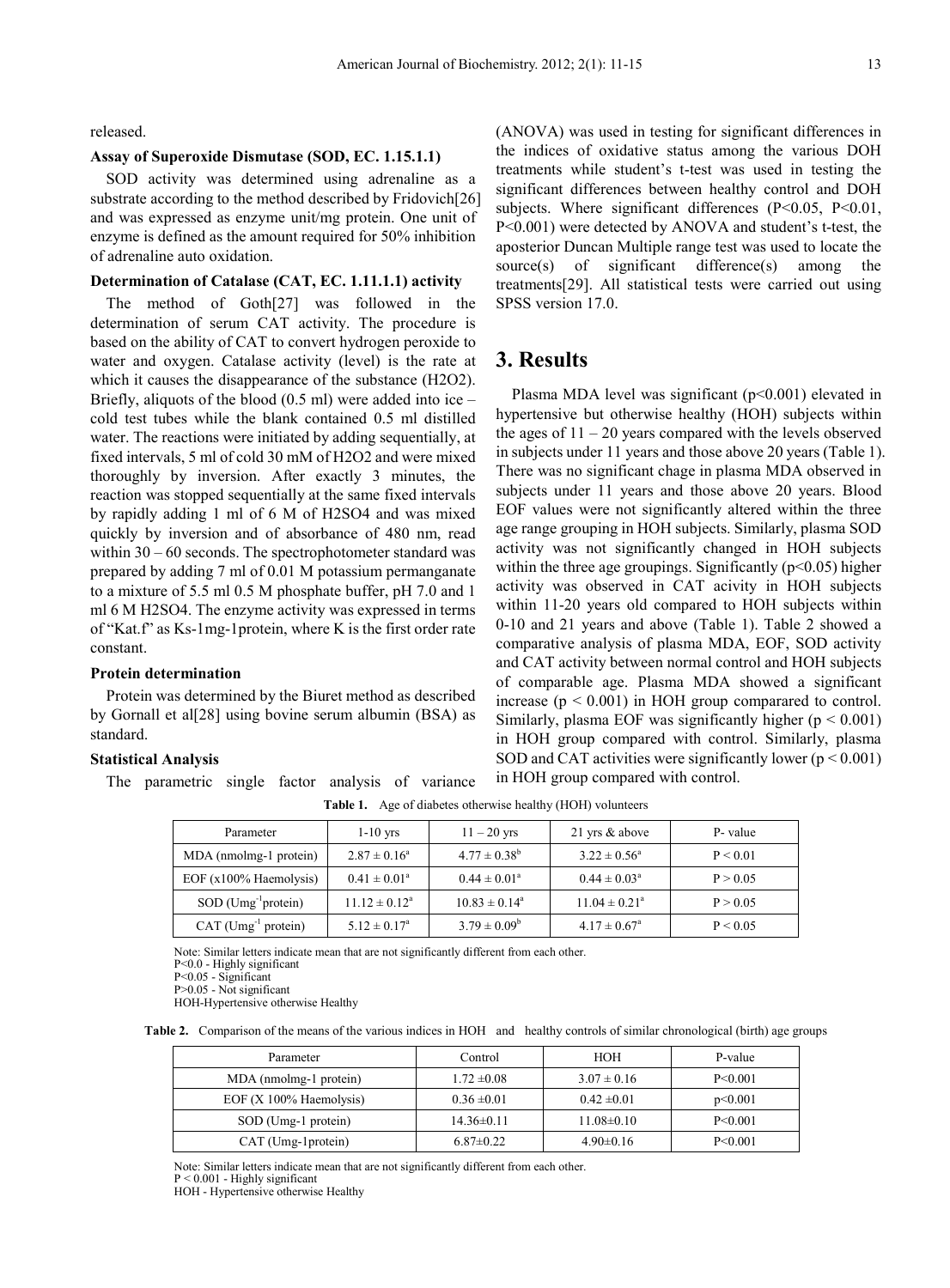## **4. Discussion**

Oxidation – reduction reaction occur in the human body system. Several physiological and pathological events occurs that impact on the overall health status the cumulative effects of several of these physiological events lead to accumulation of free radicals with advancing age with both cover and overt manifestations such as increasing levels of lipid peroxides, alteration in enzyme activities and greater osmotic fragility[30]. The erythrocyte osmotic fragility has been previously studied in healthy young and elderly subjects as well as in sufferers of hypertension[31-32].

Though no significant difference was observed in mean SOD and MDA levels as the age of hypertension increases in HOH subject, significant differences were observed when these subjects (HOH) were matched with apparently healthy control subjects of similar ages thus suggesting a causal effect of hypertension in modulating plasma oxidative status.

Our findings are consistent with those of Redon *et al*[33] that circulatory levels of MDA are significantly higher in hypertensive subjects than in normotensive controls and that there are significantly lower activities of SOD and catalase in hypertensives. It is also consistent with the findings of Fasanmade[34] who had earlier reported that erythrocyte osmotic fragility is significantly elevated in hypertensives than in normotensives. Accentuation of oxidative stress results when ageing coexist with hypertension. This is corroborated by Akila *et al*[30] who reported an increased rate of lipid peroxidation with a corresponding decrease in antioxidants status in elderly hypertensive subjects.

The observed increase in MDA and EOF levels as markers of oxidative damage –could be attributed to the observed decrease in activities of the antioxidant enzymes, SOD and CAT[35]. This indicates that any plausible attempt to delay complications of hypertension could as well decrease the activities of antioxidant enzymes. This is strongly contradictory to the assertion made from some studies[36] that there is no health benefit of taking antioxidants.

Results from this study suggest that hypertension results in more oxidative damage than would have been expected under normal situation. This accounts for the decrease in activities of antioxidant enzymes (SOD and CAT) and increase in markers of blood oxidative damage (MDA and EOF). Despite the fact that blood pressures of the subjects used for this study were consistently well – controlled the imbalance in oxidative status in HOH was found to exceed that under normal conditions of graceful ageing. This suggests that other factors exist apart from the elevated blood pressure, that disrupts oxidative balance and precipitate development of complications. Reactive oxygen species appear to account for a significant part of these factors. The findings here do not provide supportive evidence for the Mitohormesis model of Ristow and Zarsek[37] that undermines the health benefit of antioxidant supplementation and debunks the oxidative stress theory of ageing and disease complications.

## **REFERENCES**

- [1] U. Forstermann, and E. I. Closs, "Nitric oxide synthase isozymes: characterization, purification, molecular cloning, and function," Hypertension, 23, 1121 - 1131
- [2] Touyz, R. M., Chen, X., Tabel, F., Yeo, G., He, G., Quinn, M. J., Pagano, P. J., and Schiffrin, E. L., 2002, Expression of a functionally active gp91phox - containing neutrophil - type NADPH oxidase in smooth muscle cells from human resistant arteries regulation by Angiotensin II., Circ Es., 9: 1205 - 1213
- [3] Suzuki, H., Delano, F. A., Parks, D. A., Jamshichi, N., Granger, D. N., Ishii, H., Suematsu, M., Zwefach, B. W., and Shnard – Shonbein, G. W., 1998, Xanthine Oxidase activity associated with arterial blood pressure in spontaneously hypertensive rats., Proct Nat Acad Sci USA, 95: 4754 – 4759
- [4] Edderkavni, M., Hing, P., Vanguero, E. C., Lee, J. K., Fischor, L., Fries, H., Burchler, M. W., Lerch, M. M., Pandol, S. J., and Gukoshaya, A. S., 2005, Extracellular matrix stimulates reactive oxygen species production and increases pancreatic cancer cell survival through 5 - lipoxygenase and NADPH oxidase., Am J Physiol Gastrointestinal Liver Physiol., 289: G1137 - 1147
- [5] Atalay, V. P., Harishchandra, H., D'Souza, V., and D'Souza, B., 2007, Age - related changes in Lipid peroxidation and antioxidants in elderly people., Ind J Cli. Biochem., 22(1):131 – 134
- [6] Wider, J. D., Guzik, T. J., Mueller, C. F., Clempus, R. E., Schmidt, H. H., Dikalor, S. I., Griendling, K. K., Jones, D. P., and Harrison, D. G., 2007, Role of the multidrug resistant protein - I in hypertension and vascular dysfunction caused by Angiostensin II., Arterioscl Thromb Vasc Biol., 27: 762 - 768
- [7] Kimura, S., Zhang, G. X., Nishiyama, A., Shokoji, T., Yao, L., Fan, Y. Y., Rahman, M., and Abe, Y., 2005, Mitochondria derived reactive oxygen species and vascular MAD kinases comparison of Angiostensin II nitric oxide., Hypertension, 45: 438 - 444
- [8] Ribeiro, M. O., Antunes, E., de Nucci, G., Lovisolo, S. M., and Sats, R., 1992, Chronic inhibition of nitric oxide synthesis: a new model of arterial hypertension., Hypertension, 20: 298 – 303
- [9] Wei, E. P., Kantos, H. A., Christman, C. W., De Witt, D. S., and Porlish, J. T., 1985, Long term cardiovascular role of nitric oxide in conscious rats., Circ Res., 57: 781 - 789
- [10] Palmer, R. M. J., Ferrige, A. G., and Moncada, S., 1987, Nitric oxide release account for the biological activity of endothelium - derived relaxing factor., Nature, 327: 524 - 526
- [11] Gryglewski, R. J., Palmer, R. J., and Moncada, S., 1986, Superoxide anion is involved in the breakdown of endothelium - derived vascular - relaxing factor., Nature, 320:454 - 456
- [12] Moro, M. A., Darley Usmar, V. M., Goodwin, D. A., Read, N. G., Zamora – Pino, R., Feelisch, M., Radmski, M. W., and Moncada, S., 1994, Paradoxical fate and biological action of peroxynitrite in human platelets., Proc Nat Acad Sci USA, 91: 6702 - 6706